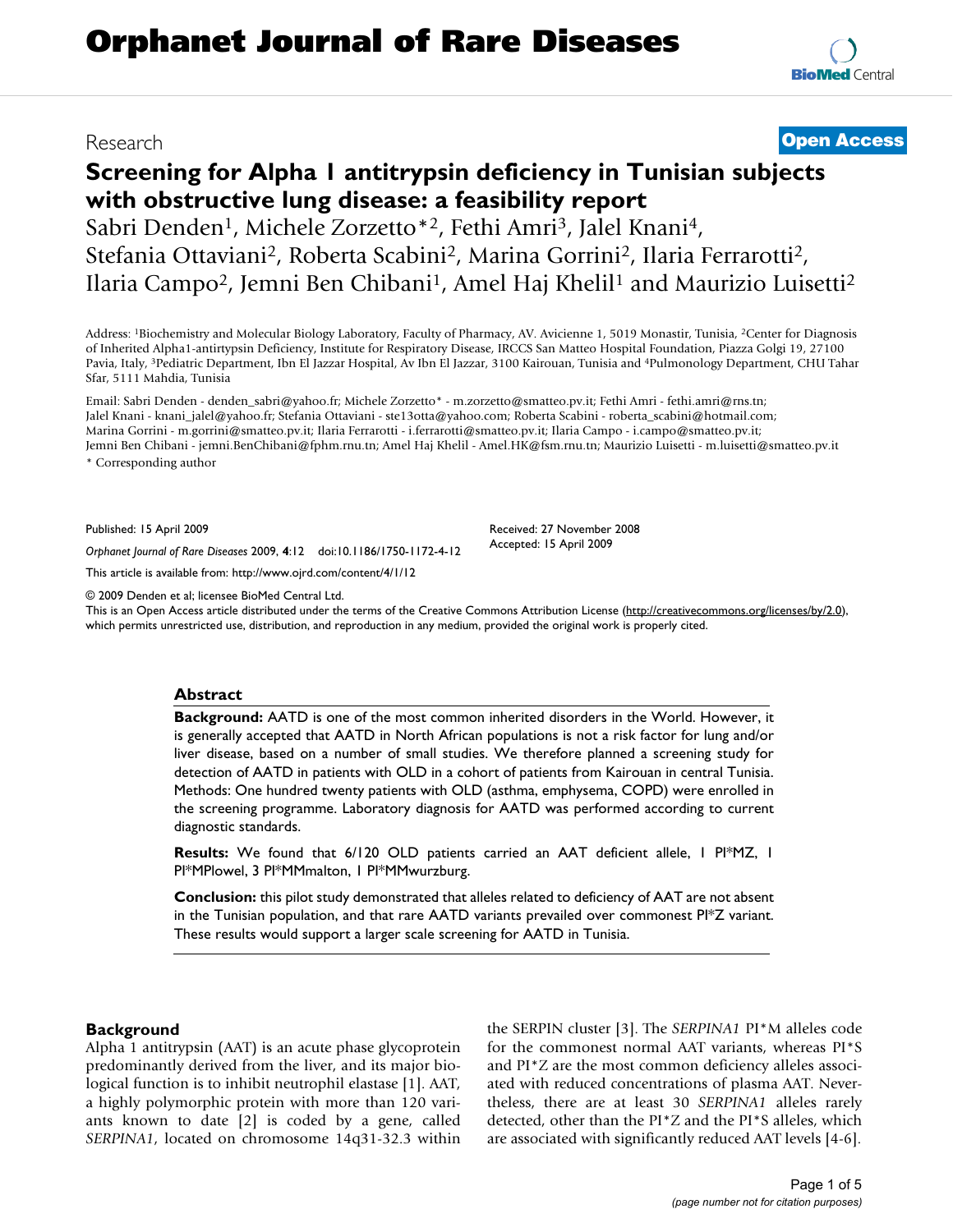Inherited deficiency of AAT (AATD) is one of the most common genetic disorders in the world, and is associated with an increased risk of developing lung and, to a lesser extent, liver disease [7]. Individuals homozygous for the PI\*Z allele usually have an AAT level in the region of 0.35 g/L [3] and are at high risk for the development of emphysema [8], asthma [9], chronic bronchitis and bronchiectasis [10]. However, heterozygous individuals with PI\*S and PI\*Z mutation (or rare mutations) showing a more protective AAT level (> 0,8 g/L) [3] can also be at increased risk for lung disease, depending on multiple environmental factors, such as smoking, occupational exposure, and environmental exposure.

Epidemiology studies showed that highest prevalence of PI\*ZZ related AATD is recorded among Northern Europeans and populations with North European background [11]. Notwithstanding, during the last few years, based on estimates from allele frequencies obtained in available cohort studies, it has been suggested that the Z variant is not only common in Caucasians, but also among other ethnic groups worldwide [12,13].

A total of 30 cohorts have been investigated for AATD in the African continent. Twenty four cohorts, having a total of 4,718 individuals, were in Sub-Saharian Africa [14], 6 cohorts with a total sample size of 1,735 have been investigated in the north African populations [15-20], Three of them in Tunisia: in the Tunisian population, the PI\*Z allele, previously considered as virtually absent [15,16], has then been detected once on the heterozygous state in a total cohort of 1,168 individuals (allele frequency 0.04%) [17]. However, none of the previous surveys in Tunisia has looked at rare, non-S and non-Z SERPINA1 variants, which have been hypothesised to be particularly frequent in the Mediterrenean area, where PI\*Z allele frequency is reduced [4]. We therefore aimed this paper at investigating AATD variants in a Tunisia area, targeting a cohort of obstructed individuals, in which the diagnosis of AATD has been recommended accoding to the ATS/ERS document [21].

## **Methods**

## *Study subjects*

Upon approval by the local Ethical Committee, patients with obstructive lung disease (OLD: asthma, emphysema, COPD), referred to the pulmonary disease department in Kairouan regional hospital (central Tunisia) from June 2006 to September 2006, were enrolled in the screening programme. Diagnosis of obstructive lung disease was obtained by symptoms, radiology, lung function examinations and allergy history.

#### *Quantitative determination of AAT level*

AAT concentration measurement was performed on plasma samples with a rate immune turbidimetric method (Konelab 20, Thermo Clinical Labsystem, Finland), using a polyclonal anti-human AAT antibody (Thermo Electron Corporation, Finland). A calibrator (Specical, Thermo Electron Corporation, Finland) with an assigned AAT value was used as a standard. A control (Specitrol, Thermo Electron Corporation, Finland) with an assigned AAT value was used after a predefined reaction number. Plasma samples for the turbidimetric assay are diluted by the instrument 1:10 (AAT reading range, 0.23–4.4 g/L). The turbidimetry of antigen-antibody complex was measured at 360 nm. Values obtained are regressed according to the calibration curve, and expressed as g/L.

#### *Molecular diagnosis of AATD*

DNA extracted from the white blood cells of all subjects by standard methods, was submitted to genotyping for Z and S *SERPINA1* alleles, by PCR-RFLP, as previously described [22]. According to published diagnostic algorythm [23], samples negative for Z and S alleles, but with inconsistent AAT level/genotype were submitted to sequencing of *SERPINA1*exons II, III, IV, and V, as previously described [24].

## **Results**

One hundred twenty subjects with OLD were enroled in this study. There were 115 males and 5 females, mean age (SD) 49.2 (9.5) years (range 34–81). The large majority of patients were smokers (84.1%). As far as the OLD phenotype was concerned, there were 49 COPD (40.8%), 48 emphysema (40%), and 23 asthma patients (19.2%). Mean (SD) plasma AAT level was 1.74 g/L (0.63) (range 0.81 to 3.3). Plasma AAT level distribution is shown in figure 1.

*SERPINA1* S and Z allele genotyping, performed in all OLD subjects, allowed the detection of one PI\*MZ individual (plasma AAT level: 0.81 g/l, consistent with the detected genotype).

Nevertheless, some subjects negative for PI\*S and PI\*Z allele detection, displayed plasma AAT levels consistent with intermediate AATD; in particular, 4 subjects displayed plasma AAT level < 1 g/L [mean (SD) 0.91 g/L (0.02)]. According to our protocol for detection of rare AATD variants, such samples with inconsistent AAT level/ genotype were suitable for sequencing [4,24]. In the absence of reference values of plasma AAT in the general population from Tunisia, we decided to submit to sequencing, DNA samples from subjects with plasma AAT levels  $< 1.5$  g/L, rather than the usual cut-off of 1.13 g/L [25]. We therefore sequenced 24 DNA samples (plasma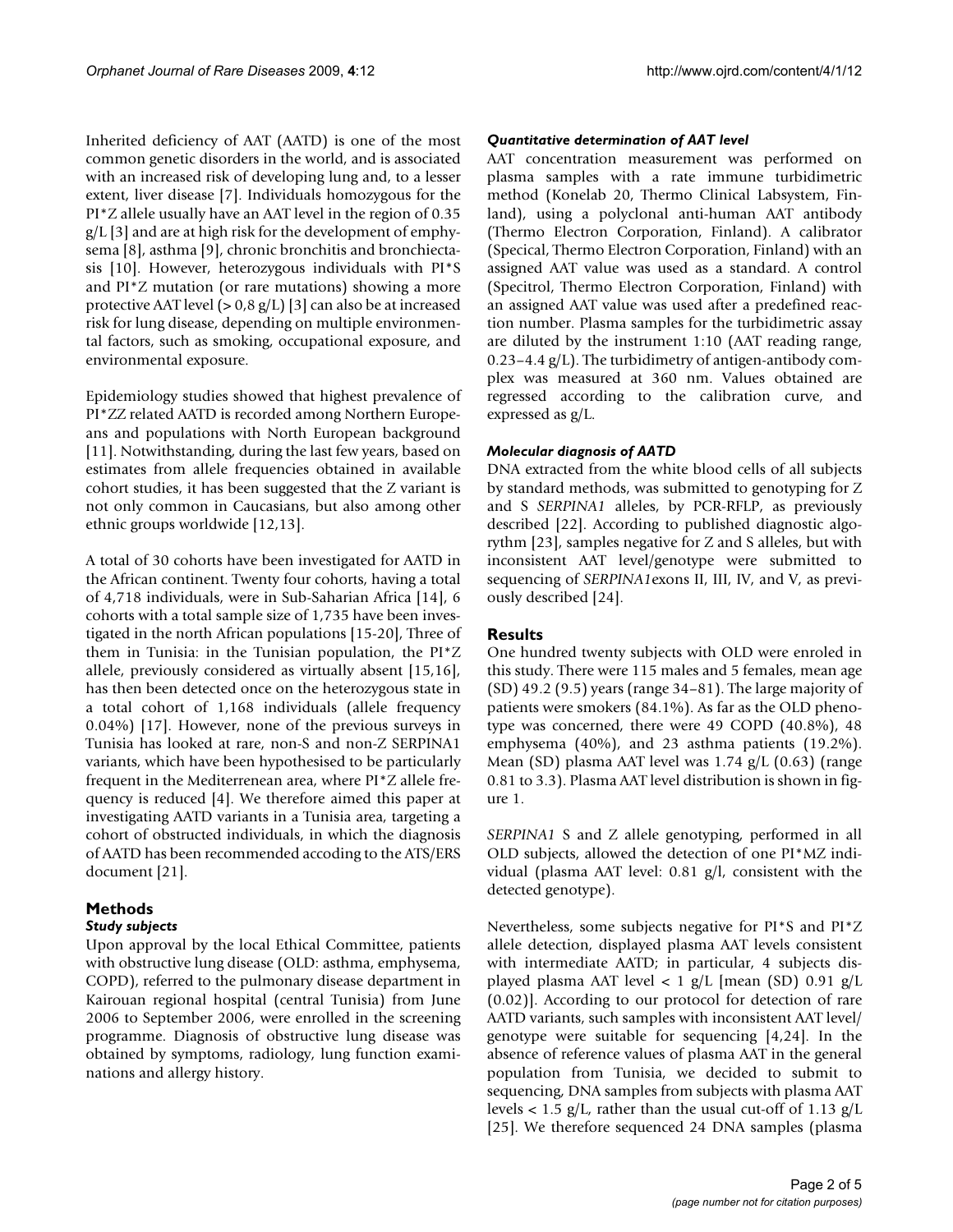

# Figure 1

**AAT plasma level distribution in OLD patients**. The expected normal values (in green) were calculated using Rankit proportional estimation.

AAT level range: 0.89–1.48). We found that 5 subjects were heterozygous for rare deficiency variants: 3 subjects carried the PI\* MMmalton, 1 the PI\*MPlowell, and 1 the PI\*MMwurzburg genotypes. Figure 2 summarises the results of genotyping/sequencing.

## **Discussion**

Meta-analysis of available data showed that *SERPINA 1* PI\*S and PI\*Z deficiency alleles are extremely rare in North African populations [12,13]. Recent investigations in the Tunisian population confirmed the low frequency of AATD common deficiency variants in the general population and healthy subjects (1078 subjects investigated: 15 PI\*MS detected (PI\*S: 0.7%; PI\*Z: 0%)) [15-17], as well as in COPD patients (90 subjects investigated: 1 PI\*SS and 1 PI\*MZ detected (PI\*S: 1%; PI\*Z: 0.5%)) [17]. The present study, performed in 120 patients with OLD, confirms these data: PI\*S allele was not seen, whereas PI\*Z was detected only once on the heterozygous state (frequency 0.4%).

In this study, we extended the *SERPINA1* gene investigation to variants not detectable by rapid PI\*S and PI\*Z genotyping: by this strategy, we found 5 more deficiency variants (frequency as a whole 2%) detected on the heterozygous state. Such a condition of a relatively higher frequency of rare than common AATD variants, is shared by Central – Southern regions of Italy, in which PI\*Mmalton and PI\*Mprocida variants seem to prevail over PI\*Z [4]. Interestingly, the PI\*Mmalton variant, detected in three unrelated individuals in this paper, is the commonest AATD variant in Sardinia, where the PI\*Z variant is detected very rarely [4,26]. A novel *SERPINA1* Null mutation, first described in an Egyptian family, and for that reason called Q0\*cairo [27] has been repeatedly detected in unrelated individuals from regions of Southern Italy. Population admixture due to migration occurred in ancestral periods, as well as contacts for commercial purposes in more recent centuries are likely to be responsible for dissemination of rare AATD variants in the Southern Mediterrenean basin. Table 1 summarizes the rare variants reported in the Mediterranean basin, as well as the mutations types, the cellular defect and the related clinical data [4,28-30].

This study strengthens the concept that for a correct laboratory diagnosis of AATD, there is a need of a combination of biochemical and biomolecular methods [24], other-



## Figure 2 **Schematic representation of the genotyping/sequencing results**.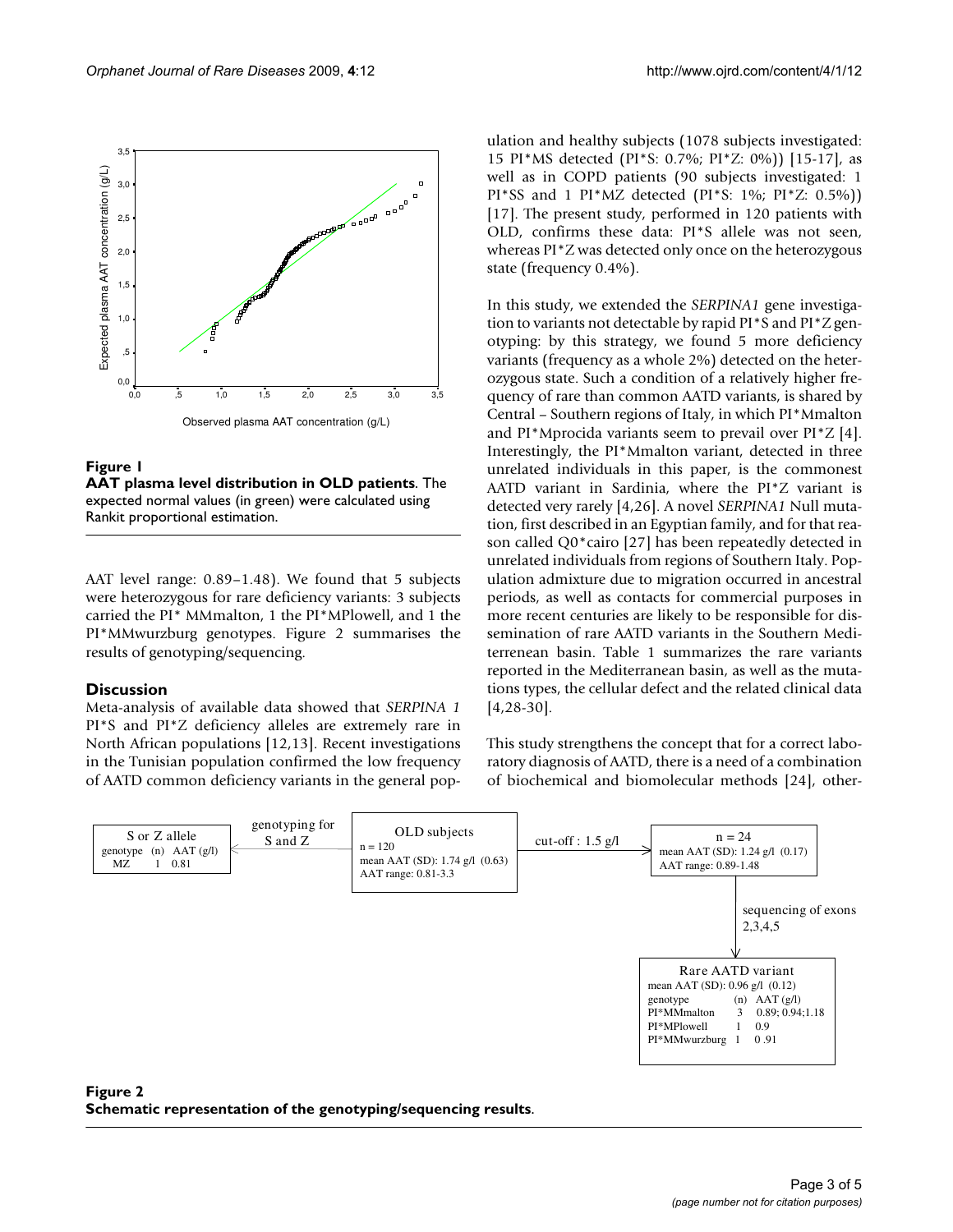| <b>PI</b> allele                  | <b>Mutation type</b>           | Cellular defect           | <b>Associated disease</b> |
|-----------------------------------|--------------------------------|---------------------------|---------------------------|
| $M_{\text{malton}}$               | 3 bp deletion                  | intracellular aggregation | lung, liver               |
| M <sub>procida</sub>              | bp substitution                | intracellular degradation | lung                      |
| $P_{\text{lowell}}$               | bp substitution                | intracellular degradation | lung                      |
|                                   | bp substitution                | intracellular aggregation | lung, liver               |
| $M_{\text{variable}}$             | 30 bp deletion/22-bp insertion | unkown                    | lung                      |
| $\mathsf{M}_{\mathsf{heerlen}}$   | bp substitution                | intracellular degradation | lung                      |
| M <sub>wurzburg</sub>             | bp substitution                | intracellular aggregation | lung                      |
| Q0 <sub>isola di procida</sub>    | 17 kb deletion                 | no mRNA                   | lung                      |
| $Q0_{\text{clayton}}$             | bp insertion                   | truncated protein         | lung                      |
| $Q0_{\text{cairo}}$               | bp substitution                | unkown                    | lung                      |
| $\mathsf{Y}_{\mathsf{barcelona}}$ | 2 substitutions of I bp        | unkown                    | lung                      |
| Q0 <sub>lisbon</sub>              | bp substitution                | unkown                    | lung                      |
| $M_{\text{vall}}$ d'hebron        | bp substitution                | unkown                    | lung                      |

**Table 1: Rare AATD variants reported in the Mediterranean basin, type of mutation involved, cellular defect and the related clinical data.**

wise rare AATD variants will be missed [5]. These preliminary data also confirm the usefulness of enrolling patients with OLD in a screening programme for AATD. According to the ATS/ERS statement's evidence based recommendations, all subjects with COPD and asthma should be submitted to diagnostic testing for AATD [21]. In this paper, although no subjects with severe AATD deficiency were detected, we found six out of 120 subjects (5%) carrying the so called "intermediate deficiency", that means heterozygosity with one normal PI\*M allele and one severe AATD allele [mean (SD) plasma AAT level: 0.93 g/L  $(0.12)$ ]. These findings are consistent with the hypothesis that intermediate AATD, such as PI\*MZ or equivalent genotypes, represent a risk factor for developing COPD [20]. Recent meta-analysis [31] reported the increase in risk of COPD in PI\*MZ heterozygous individuals (OR for PI\*MZ versus PI\*MM (normal genotype) was 2.31 (95% CI 1.60 to 3.35)).

Severe AATD diagnosis in the North African countries might be beneficial to the treatment of patients with the introduction of AAT replacement therapy in these populations. Furthermore, AATD carrier diagnosis might provide genetic counseling to persons who are planning a pregnancy or are in the prenatal period [21]. In addition, awareness of carrying a gene that may increase the susceptibility to COPD may be an additional factor for a successful enrolment of patients in smoking cessation programmes [32].

## **Conclusion**

This investigation, performed for the first time with current diagnostic standards in a North African population, highlights the implication of AATD in development of OLD in this area, whereas previous data excluded a role for AATD in the African continent. This would suggest that, similarly to what happens in the Caucasians, also in Northern Africans AATD is an underdiagnosed condition,

and therefore investigations in larger sample sizes would be advisable. It seems also likely that targeted detection strategy to identify affected individuals produces a rate of detecting disease higher than the population-based screening programs. Such approach may also contribute to change the widespread concept concerning the AAT deficiency epidemiology in North African and others populations.

## **Competing interests**

The authors declare that they have no competing interests.

## **Authors' contributions**

SD, MZ, IF and IC designed the study and drafted the Manuscript. FA and JK participated in data collection. SO, RS and MG participated in laboratory investigations. JBC, AHK and ML supervised the study process, revised and edited the final manuscript.

## **Acknowledgements**

SD was supported by a Short Term Training Fellowship (n° 721) from European Respiratory Society. The diagnostic center for AATD in Pavia gratefully acknoweledges the support from Fondazione IRCCCS Policlinico San Matteo, Ricerca Corrente programs, and from Talecris Biotherapeutics, Germany.

#### **References**

- Lomas DA, Parfrey H: Alpha I Antitrypsin deficiency 4: molec**[ular pathophysiology.](http://www.ncbi.nlm.nih.gov/entrez/query.fcgi?cmd=Retrieve&db=PubMed&dopt=Abstract&list_uids=15170041)** *Thorax* 2004, **59:**529-535.
- 2. DeMeo DL, Silverman EK: **[Alpha 1 antitrypsin deficiency. 2:](http://www.ncbi.nlm.nih.gov/entrez/query.fcgi?cmd=Retrieve&db=PubMed&dopt=Abstract&list_uids=14985567) [genetic aspects of alpha 1 antitrypsin deficiency: phenotypes](http://www.ncbi.nlm.nih.gov/entrez/query.fcgi?cmd=Retrieve&db=PubMed&dopt=Abstract&list_uids=14985567)** [and genetic modifiers of emphysema risk.](http://www.ncbi.nlm.nih.gov/entrez/query.fcgi?cmd=Retrieve&db=PubMed&dopt=Abstract&list_uids=14985567) **59:**259-264.
- 3. Crystal RG: α**[1-antitrypsin Deficiency, emphysema, and liver](http://www.ncbi.nlm.nih.gov/entrez/query.fcgi?cmd=Retrieve&db=PubMed&dopt=Abstract&list_uids=2185272) [disease genetic basis and strategies for therapy.](http://www.ncbi.nlm.nih.gov/entrez/query.fcgi?cmd=Retrieve&db=PubMed&dopt=Abstract&list_uids=2185272)** *J Clin Invest* 1990, **85:**1343-1352.
- 4. Ferrarotti I, Baccheschi J, Zorzetto M, Tinelli C, Corda L, Balbi B, *et al.*: **[Prevalence and phenotype of subjects carrying rare vari](http://www.ncbi.nlm.nih.gov/entrez/query.fcgi?cmd=Retrieve&db=PubMed&dopt=Abstract&list_uids=15744045)[ants in the Italian registry for alpha1-antitrypsin deficiency.](http://www.ncbi.nlm.nih.gov/entrez/query.fcgi?cmd=Retrieve&db=PubMed&dopt=Abstract&list_uids=15744045)** *J Med Genet* 2005, **42:**282-287.
- 5. Prins J, Mejiden BB van der, Kraaijenhagen RJ, Wielders JPM: **Inherited obstructive pulmonary disease: new selective sequencing workup for** α**1-antitrypsin deficiency identified two previously unidentified Null allels.** *Clin Chem* 2008, **51:**101-107.